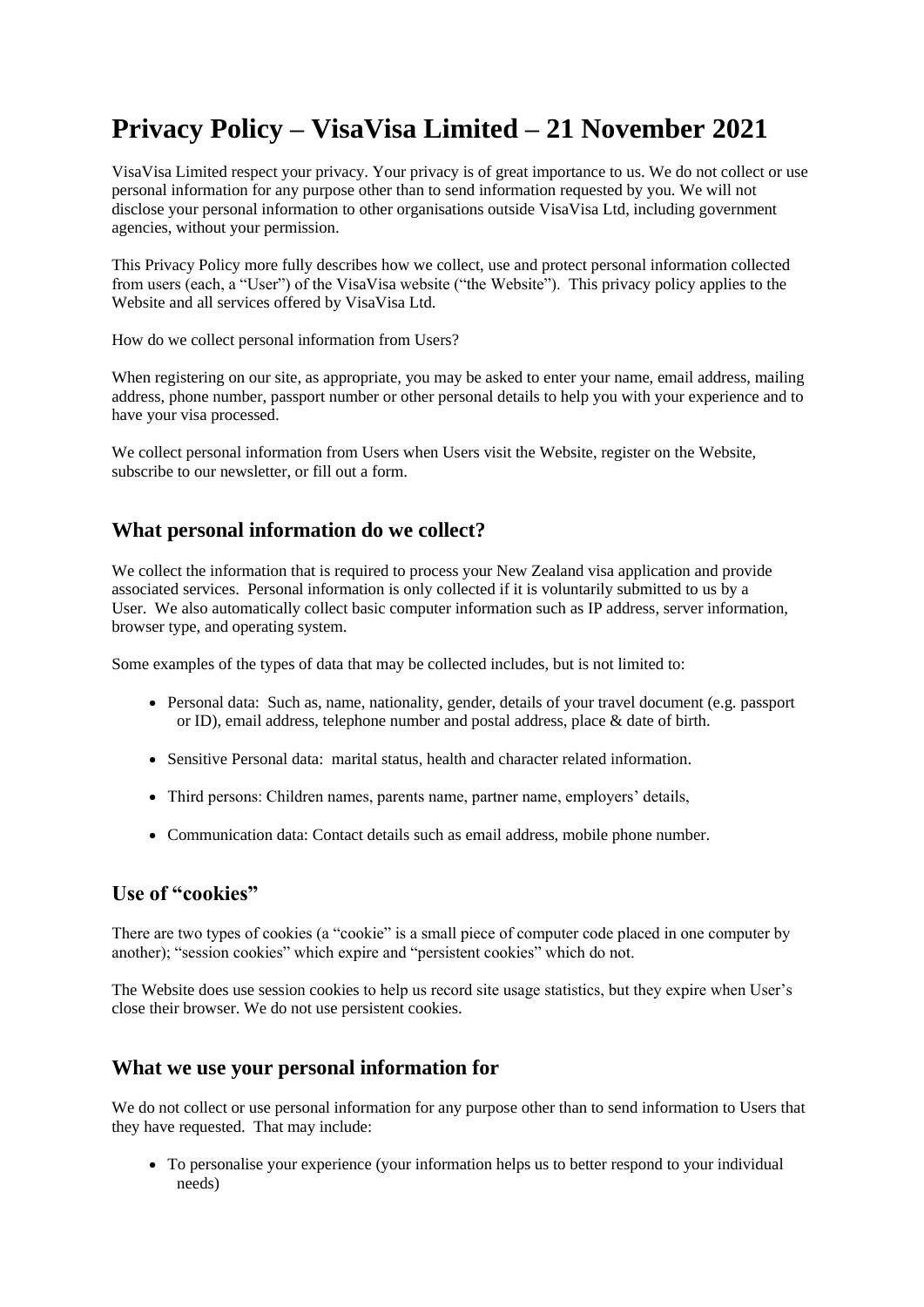- To process transactions
- To send periodic emails and newsletters
- The email address you provide may be used to send you information, respond to enquiries, and/or other requests or questions

#### **How we protect your information**

We have security policies, rules and technical measures in place that protect data under our control from:

- unauthorized access
- improper use or disclosure
- unauthorized modification
- unlawful destruction or accidental loss.

These are constantly reviewed and upgraded to keep us one jump ahead.

#### **Sharing your personal information**

We will not disclose your personal information to third parties, including government agencies, without your consent.

We do not sell, trade, or rent User information to others.

### **Retention of information**

We retain personal information we collect from Users where we have an ongoing legitimate business need to do so. Personal information may be deleted after 7 years in accordance with the Code of Conduct of the Immigration Advisers Authority.

### **Your privacy rights**

Under New Zealand law, you have the right to request access to and correction of your personal information in accordance with the Privacy Act 2020. You are under no obligation to provide us with your personal information, but if you choose to withhold requested information, we may not be able to provide you with our services.

In addition to the rights listed above, if you are in the European Economic Area (EEA) you also have rights, under Regulation (EU) 2016/679, to:

- access a copy of any personal information we hold about you, and request that we correct or update that information.
- request that we stop processing personal information about you and permanently delete it.
- ask for a copy of your personal information.